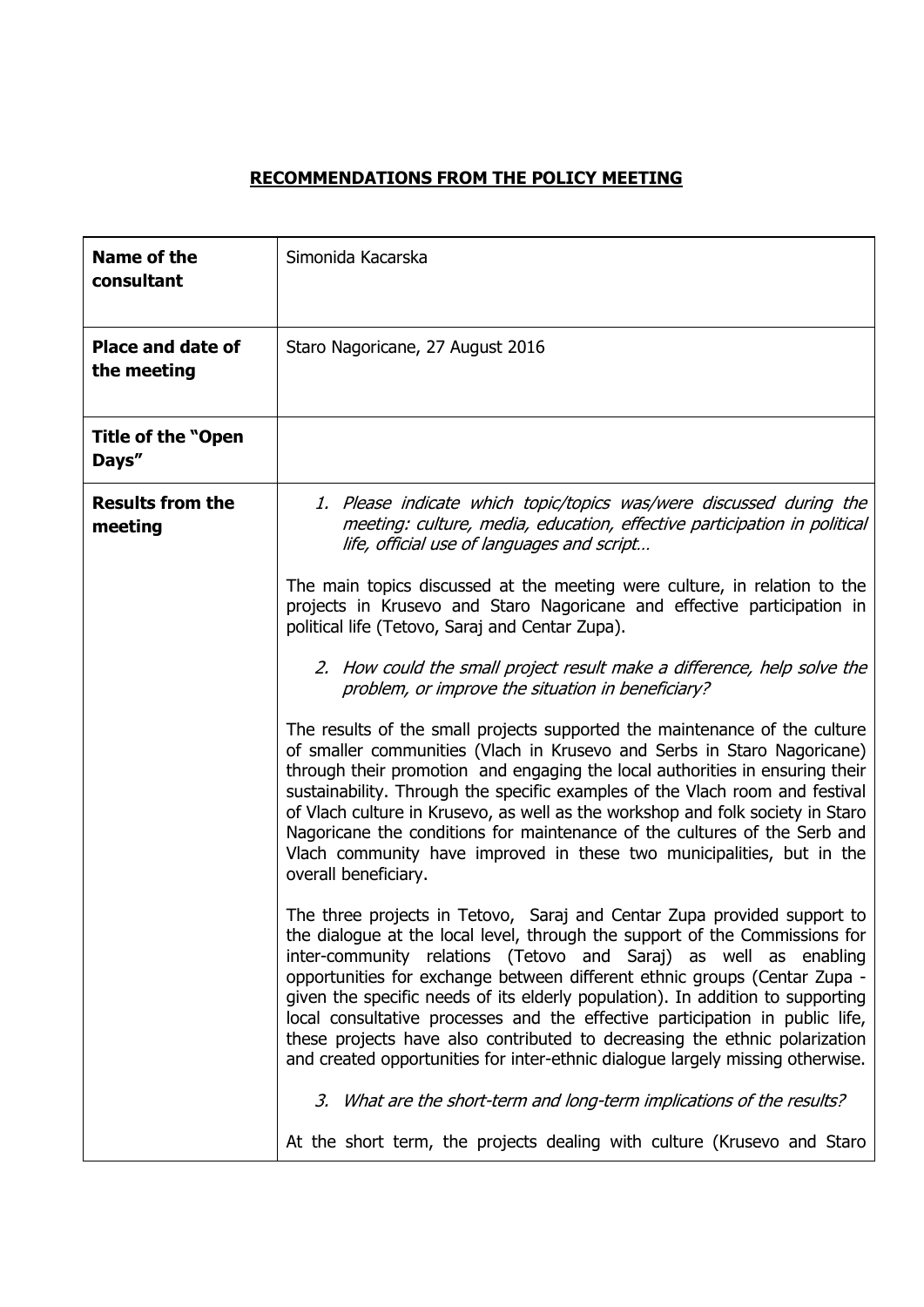|                                                                             | Nagoricane) have promoted the culture of the Serb and Vlach community in<br>the duration of the project. In the long term both projects have established<br>practically in the two municipalities for promoting the culture of both<br>communities. Both municipalities have undertaken the responsibility to<br>continue supporting the results (the Vlach room and festival in Krusevo as<br>well as the folk society and workshop in Nagoricane), thus creating long<br>term effects.                                                                                                                                                                                                                                                                                                                                                                                                                                                                                                                                                                      |
|-----------------------------------------------------------------------------|---------------------------------------------------------------------------------------------------------------------------------------------------------------------------------------------------------------------------------------------------------------------------------------------------------------------------------------------------------------------------------------------------------------------------------------------------------------------------------------------------------------------------------------------------------------------------------------------------------------------------------------------------------------------------------------------------------------------------------------------------------------------------------------------------------------------------------------------------------------------------------------------------------------------------------------------------------------------------------------------------------------------------------------------------------------|
|                                                                             | As for the Saraj and Tetovo projects, both have improved the consultation<br>processes and contributed to inter-ethnic dialogue in their respective<br>municipalities and beyond (Saraj municipality has signed a memorandum of<br>understanding with a neighboring municipality Gjorce Petrov which is<br>significant because of a legacy of tensions between the two). In addition, in<br>both cases extensive analyses have been prepared which can be used for<br>further advancing of the work of the Commissions and the equitable<br>representation. Both projects have also contributed to raising of awareness<br>among the municipal administration, media and civil society of the role of<br>the Commissions for inter-community relations which can be classified as a<br>long term change. The project in Zupa municipality has similarly addressed a<br>local need of the community for a venue for inter-cultural exchange among<br>the local ageing population and has continued to support the operation of<br>the association of retirees. |
|                                                                             | 4. How do the results relate to other municipalities in the<br>beneficiary/region?<br>As the projects in the former Yugoslav Republic of Macedonia could be<br>classified in two groups: culture and effective participation they were related<br>as to their results as well as ensuing recommendations. In relation to the<br>former, the Vlach and Serb community as smaller non-majority communities<br>in the beneficiary faced similar concerns of lack of support for the<br>maintenance and promotion of their culture both at the national and local<br>level. In this respect, the results of both projects (elaborated above) are<br>linked in providing a remedy to this shortcoming while also raising the<br>awareness of the responsibilities of local authorities in this respect.                                                                                                                                                                                                                                                            |
|                                                                             | In relation to the latter projects dealing with effective participation the<br>projects in Tetovo and Saraj while improving the consultation processes in<br>both municipalities and providing venues for effective participation of<br>national minorities, have highlighted a common recommendation for<br>ensuring continuity in the work of the Commissions for inter-community<br>relations. Facing similar challenges, these projects, including the project in<br>Centar Zupa have also confirmed the need for working directly at the local<br>level with the communities.                                                                                                                                                                                                                                                                                                                                                                                                                                                                            |
| <b>Compliance of the</b><br><b>Small Project</b><br><b>Results with the</b> | Which Article(s) of the FCNM relates to the main Project findings?<br>Article 5 of the FCNM: culture                                                                                                                                                                                                                                                                                                                                                                                                                                                                                                                                                                                                                                                                                                                                                                                                                                                                                                                                                          |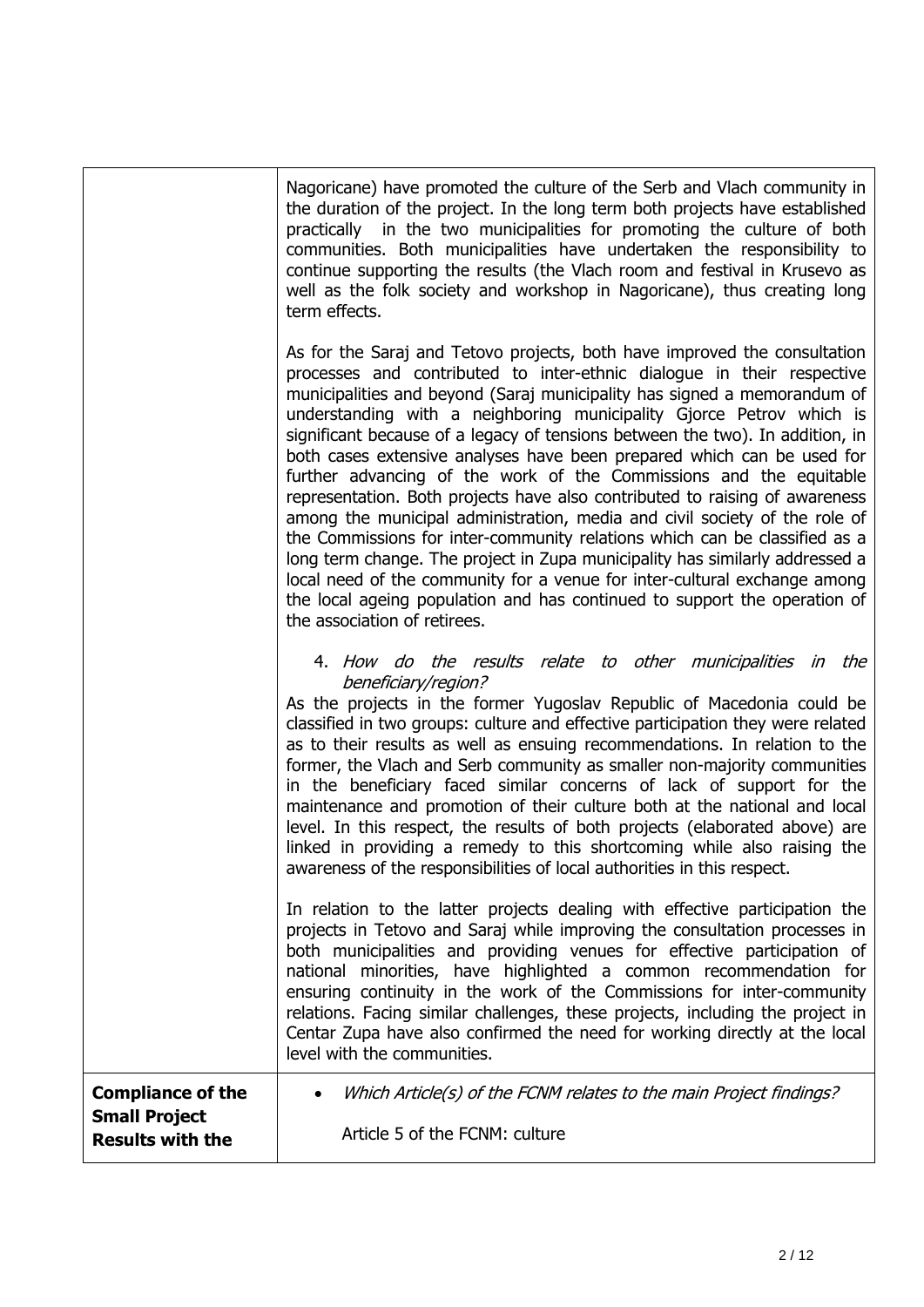| last findings of the<br><b>FCNM</b> | Article 15 of the FCNM: effective participation<br>Please indicate the relation between the Project's findings and the<br>last Advisory Committee Opinion and the Committee of Experts<br>Resolution.                                                                                                                                                                                                                                                                                                                                                                                                                                                                                                                                                     |
|-------------------------------------|-----------------------------------------------------------------------------------------------------------------------------------------------------------------------------------------------------------------------------------------------------------------------------------------------------------------------------------------------------------------------------------------------------------------------------------------------------------------------------------------------------------------------------------------------------------------------------------------------------------------------------------------------------------------------------------------------------------------------------------------------------------|
|                                     | <b>Relation with the last Advisory Committee Opinion</b><br>In relation to article 5 on culture, the Third Opinion on "the former<br>Yugoslav Republic of Macedonia" of the Advisory Committee on the<br>Framework Convention for the Protection of National Minorities, adopted on<br>30 March 2011 on several occasions notes the lack of sufficient state<br>support for minority cultures especially of numerically smaller groups. In the<br>section main findings $-$ support for minority cultures in point 17 the<br>Committee notes the following:                                                                                                                                                                                               |
|                                     | "The funding allocated to the performing arts, cultural centres and cultural<br>associations have remained at similar levels in the last five years. Various<br>interlocutors have underlined that public financial support for national<br>minorities' activities is still limited and insufficient to meet needs In<br>particular the limited funding allocated to cultural activities of the<br>numerically-smaller groups, such as the Vlachs and Serbs, seriously<br>undermines their efforts to carry out activities aimed at preserving their<br>language and culture. Furthermore, representatives of national minorities<br>are not sufficiently involved in the decision-making process on the<br>distribution of funds for cultural projects". |
|                                     | Similar assessments be found in relation to the article by article findings. In<br>the section on recommendations from the two previous cycles of monitoring<br>in relation to article 5, in point 74 the Advisory Committee notes that:<br>"In the previous cycles of monitoring, the Advisory Committee urged the<br>authorities to identify, in co-operation with representatives of the minorities,<br>means of improving national minorities' access to financial support from the<br>state for their cultural activities and recommended that appropriate attention<br>be paid to supporting smaller communities, including those not mentioned in<br>the constitution, to allow them to preserve and affirm their identities". <sup>2</sup>        |
|                                     | In terms of the present situation the Committee in point 75 notes that the<br>"authorities continue to provide various forms of assistance to national<br>minorities, funded by the Ministry of Culture and since 2004, following the<br>decentralisation of the state, by the local authorities." <sup>3</sup> The local authorities<br>obtained the competences in relation to culture with the decentralisation<br>through the Ohrid Framework Agreement.                                                                                                                                                                                                                                                                                              |
|                                     | In the same section, in point 77 the advisory committee repeats the same                                                                                                                                                                                                                                                                                                                                                                                                                                                                                                                                                                                                                                                                                  |

 1 Third Opinion on "the former Yugoslav Republic of Macedonia" of the Advisory Committee on the

Framework Convention for the Protection of National Minorities, adopted on 30 March 2011<br><sup>2</sup> Ibid.<br><sup>3</sup> Ibid.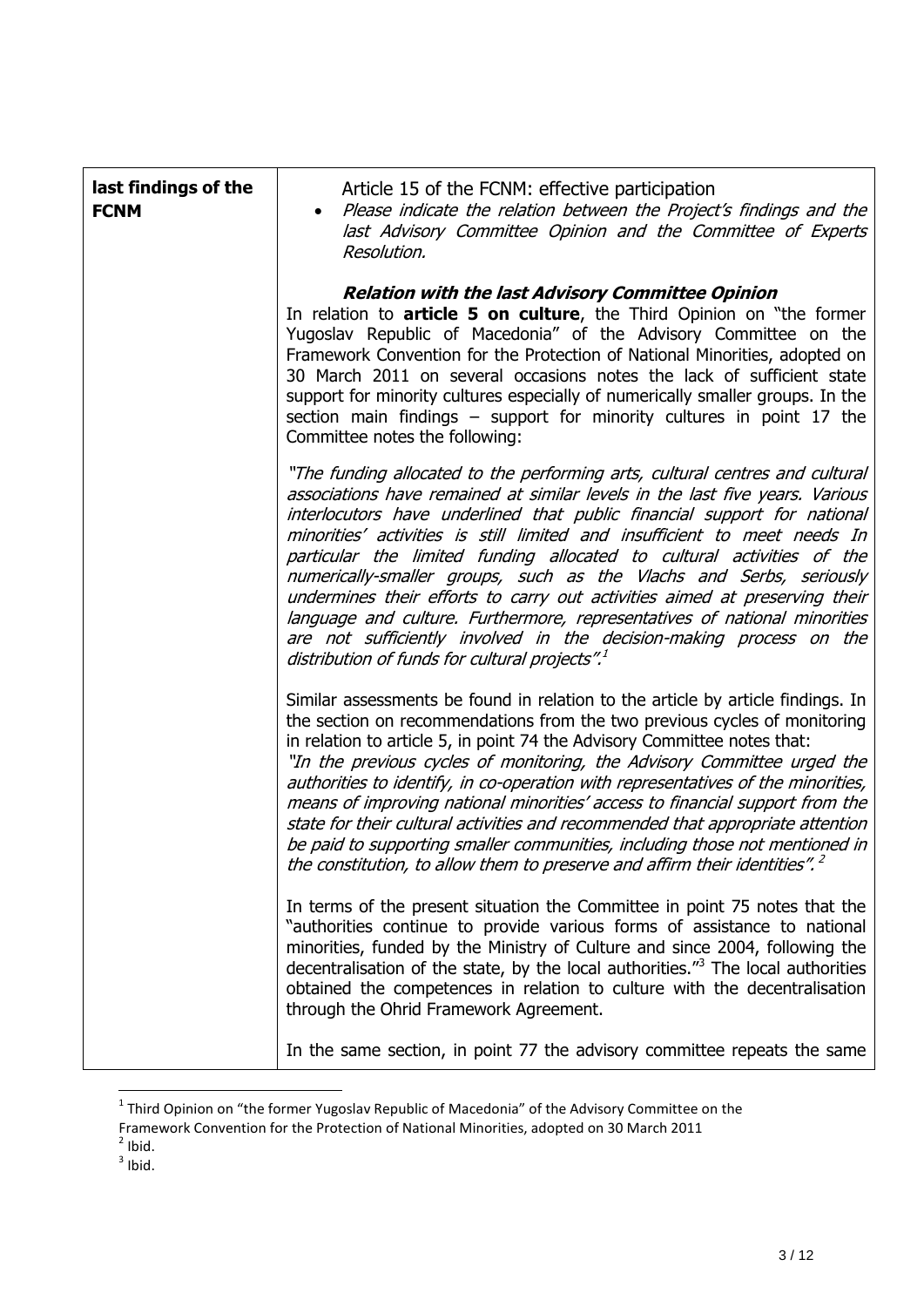| concern as from point 17 mentioned above. Hence, it reiterates that:<br>although the allocation of funds to the performing arts, cultural centres and<br>"cultural associations have remained at similar levels in the last five years,<br>and that various interlocutors have underlined that public financial support<br>for national minorities' activities is still limited and insufficient to meet the<br>needs. In particular the limited funding allocated to the cultural activities of<br>the numerically- smaller groups, such as the Vlachs and Serbs seriously<br>undermines their efforts to carry out activities aimed at preserving their<br>language and culture. The Advisory Committee further notes that, according<br>to representatives of national minorities, they are not adequately involved in<br>the decision-making process on the allocation of funds for cultural projects. $4$                                                                                                                                |
|-----------------------------------------------------------------------------------------------------------------------------------------------------------------------------------------------------------------------------------------------------------------------------------------------------------------------------------------------------------------------------------------------------------------------------------------------------------------------------------------------------------------------------------------------------------------------------------------------------------------------------------------------------------------------------------------------------------------------------------------------------------------------------------------------------------------------------------------------------------------------------------------------------------------------------------------------------------------------------------------------------------------------------------------------|
| On the basis of this assessment the Advisory Committee in point 78<br>recommends<br>"The Advisory Committee invites the authorities to seek to increase their<br>support for the cultural activities of the national minorities' organisations and<br>to ensure that financial difficulties will not affect disproportionally persons<br>belonging to national minorities. In this context, it is important to ensure<br>that the national minority representatives are involved in the decisions on<br>the allocation of funds to cultural projects." <sup>5</sup>                                                                                                                                                                                                                                                                                                                                                                                                                                                                           |
| The need for increased support for cultural activities is once more reiterated<br>in the further recommendations, where the Committee recommends that the<br>authorities:<br>Seek to increase support for the cultural activities of the national minorities'<br>organisations and ensure that financial difficulties will not affect<br>disproportionately persons belonging to national minorities; involve national<br>minority representatives in the decisions on the distribution of funds<br>allocated to cultural project. <sup>6</sup>                                                                                                                                                                                                                                                                                                                                                                                                                                                                                               |
| Lastly, in the third opinion of the Advisory Committee mentions the limited<br>nature of the public funding for cultural activities of the members of national<br>minorities in the issues of concern following two cycles of monitoring. In<br>point 198 specifically, the Committee notes that:<br>Although the funding allocated to the performing arts, cultural centres and<br>cultural associations have remained at similar levels during the last five<br>years, various interlocutors have underlined that public financial support for<br>the activities of the national minorities is still limited and insufficient to meet<br>the needs. In particular, the limited funding allocated to cultural activities of<br>the numerically- smaller groups, such as the Vlachs and Serbs, seriously<br>undermines their efforts to carry out activities aimed at preserving their<br>language and culture. Representatives of national minorities are not<br>sufficiently involved in the decision-making process on the distribution of |

 $\frac{4}{5}$  Ibid.<br> $\frac{5}{6}$  Ibid.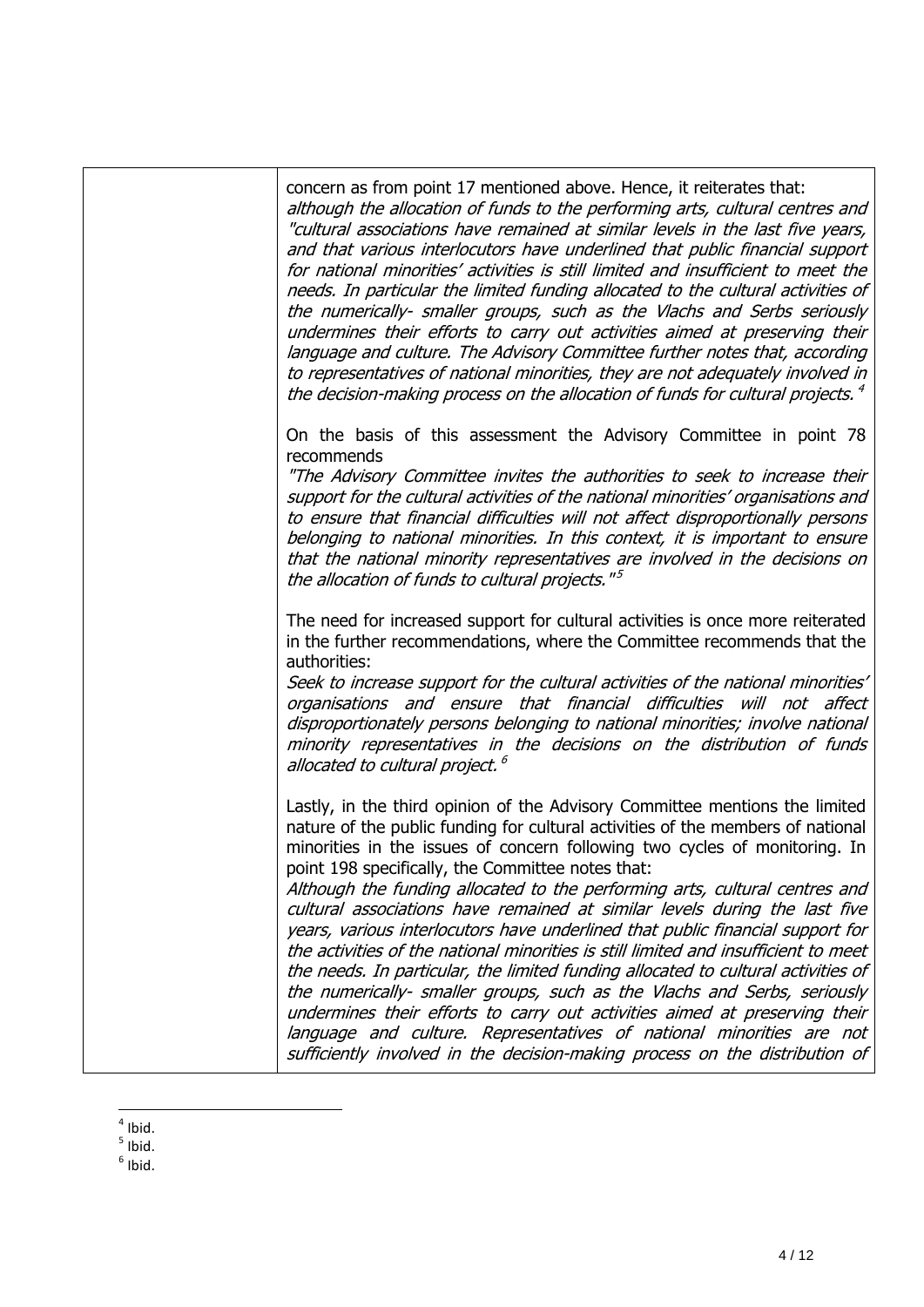| Advisory Committee that the low level of public funding to numerically-<br>smaller groups is a reiterated concern which is directly linked to the projects<br>of Krusevo and Staro Nagoricane, which was confirmed in the projects. In<br>the case of Krusevo, the announcement for poem in Vlach language for the<br>elementary school pupils was the first of its kind ever to be held in the<br>country. In Staro Nagoricane as a rural municipality there was extraordinary<br>interest among the children and young people for participation in the folk<br>society as well as in the attendance at events, clearly highlighting the need<br>for such activities<br>In relation to article 15, the Third Opinion on "the former Yugoslav<br>Republic of Macedonia" of the Advisory Committee on the Framework<br>Convention for the Protection of National Minorities, adopted on 30 March<br>2011 on several points notes the need for increased tolerance and dialogue<br>as well as the need to facilitate the effective participation of national<br>minorities in public affairs. The Committee provided the following relevant<br>recommendation in the last two cycles of monitoring under point<br>165:<br>"In previous cycles of monitoring, the Advisory Committee encouraged the<br>authorities to ensure, in accordance with the Ohrid Agreement, the equitable<br>representation of persons belonging to national minorities in public life,<br>centrally and locally, and with due regard for the needs of numerically-<br>smaller communities in this field"<br>The due regard for <i>numerically-smaller communities</i> is also targeted by the<br>proposal from Tetovo municipality, since the Commissions in question aim to<br>provide a forum for consultation of the communities that are not<br>represented in the Council of the municipality.<br>In terms of the present situation in the section article by article findings, the<br>Committee notes in point 171 that<br>"There has been some progress towards implementing the right to the<br>equitable representation of ethnic communities in the public sector, at<br>central and local levels, thus implementing the Law on Civil Servants". <sup>8</sup> At<br>the same time however, it notes that "persons belonging to numerically-<br>smaller minorities (Bosniaks, Serbs, Turks, Vlachs and Roma) are still<br>significantly underrepresented". <sup>9</sup> |                                                                             |
|----------------------------------------------------------------------------------------------------------------------------------------------------------------------------------------------------------------------------------------------------------------------------------------------------------------------------------------------------------------------------------------------------------------------------------------------------------------------------------------------------------------------------------------------------------------------------------------------------------------------------------------------------------------------------------------------------------------------------------------------------------------------------------------------------------------------------------------------------------------------------------------------------------------------------------------------------------------------------------------------------------------------------------------------------------------------------------------------------------------------------------------------------------------------------------------------------------------------------------------------------------------------------------------------------------------------------------------------------------------------------------------------------------------------------------------------------------------------------------------------------------------------------------------------------------------------------------------------------------------------------------------------------------------------------------------------------------------------------------------------------------------------------------------------------------------------------------------------------------------------------------------------------------------------------------------------------------------------------------------------------------------------------------------------------------------------------------------------------------------------------------------------------------------------------------------------------------------------------------------------------------------------------------------------------------------------------------------------------------------------------------------------------------------------------------------------------------|-----------------------------------------------------------------------------|
|                                                                                                                                                                                                                                                                                                                                                                                                                                                                                                                                                                                                                                                                                                                                                                                                                                                                                                                                                                                                                                                                                                                                                                                                                                                                                                                                                                                                                                                                                                                                                                                                                                                                                                                                                                                                                                                                                                                                                                                                                                                                                                                                                                                                                                                                                                                                                                                                                                                          |                                                                             |
|                                                                                                                                                                                                                                                                                                                                                                                                                                                                                                                                                                                                                                                                                                                                                                                                                                                                                                                                                                                                                                                                                                                                                                                                                                                                                                                                                                                                                                                                                                                                                                                                                                                                                                                                                                                                                                                                                                                                                                                                                                                                                                                                                                                                                                                                                                                                                                                                                                                          |                                                                             |
|                                                                                                                                                                                                                                                                                                                                                                                                                                                                                                                                                                                                                                                                                                                                                                                                                                                                                                                                                                                                                                                                                                                                                                                                                                                                                                                                                                                                                                                                                                                                                                                                                                                                                                                                                                                                                                                                                                                                                                                                                                                                                                                                                                                                                                                                                                                                                                                                                                                          |                                                                             |
| funds for cultural projects. <sup>7</sup>                                                                                                                                                                                                                                                                                                                                                                                                                                                                                                                                                                                                                                                                                                                                                                                                                                                                                                                                                                                                                                                                                                                                                                                                                                                                                                                                                                                                                                                                                                                                                                                                                                                                                                                                                                                                                                                                                                                                                                                                                                                                                                                                                                                                                                                                                                                                                                                                                | It is clear from the above-presented excerpts from the third opinion of the |

<sup>&</sup>lt;sup>7</sup> Ibid.<br><sup>8</sup> ibid<br><sup>9</sup> ibid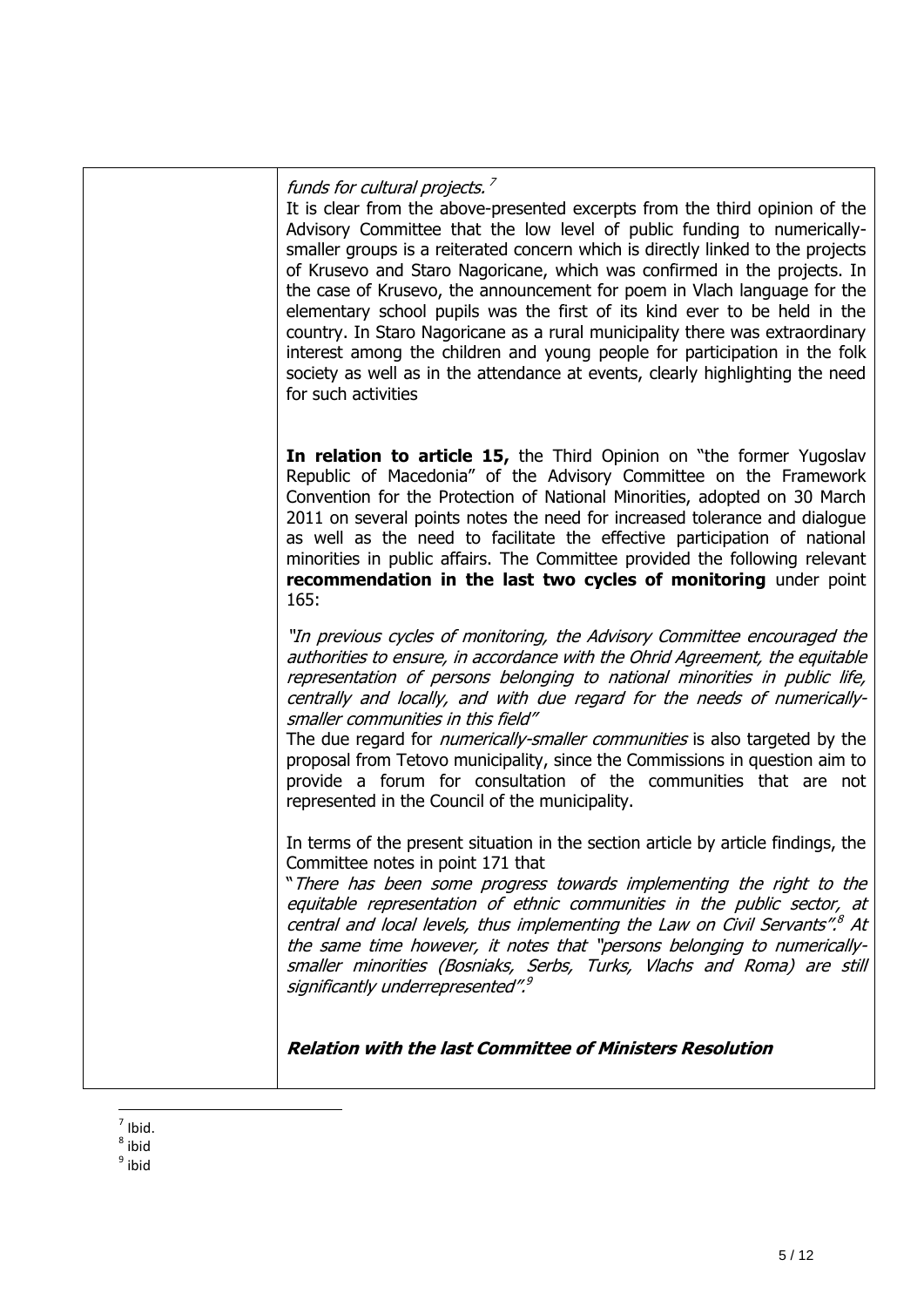| In relation to <b>culture</b> The resolution CM/ResCMN (2012)13 on the<br>implementation of the Framework Convention for the Protection of National<br>Minorities by "the former Yugoslav Republic of Macedonia" was adopted in<br>July 2012 and also notes the lack of funding for cultural activities for<br>numerically smaller groups.                                                                                                                                                                                                                                                                                                                                                                                                                                                                                                                                                                                                                                                                                                                                             |
|----------------------------------------------------------------------------------------------------------------------------------------------------------------------------------------------------------------------------------------------------------------------------------------------------------------------------------------------------------------------------------------------------------------------------------------------------------------------------------------------------------------------------------------------------------------------------------------------------------------------------------------------------------------------------------------------------------------------------------------------------------------------------------------------------------------------------------------------------------------------------------------------------------------------------------------------------------------------------------------------------------------------------------------------------------------------------------------|
| The Committee of Ministers notes the lack of public financial support for the<br>activities of the national minorities in the issues of concern section largely<br>with the same wording as the opinion of the Advisory Committee examined<br>above. It specifically states the following:<br>Although the funding allocated to the performing arts, cultural centres and<br>cultural associations has remained at similar levels during the last five years,<br>various interlocutors have underlined that public financial support for the<br>activities of the national minorities is still limited and insufficient to meet the<br>needs. In particular, the limited funding allocated to the cultural activities of<br>the numerically-smaller groups, such as the Vlachs and Serbs, seriously<br>undermines their efforts to carry out activities aimed at preserving their<br>language and culture. Representatives of national minorities are not<br>sufficiently involved in the decision-making process on the distribution of<br>funds for cultural projects. <sup>10</sup> |
| It reiterates the need for increased support for cultural activities in the<br>section on <b>further recommendations</b> by advising authorities to:<br>Seek to increase support for the cultural activities of the national minorities'<br>organisations and ensure that financial difficulties will not affect<br>disproportionately persons belonging to national minorities; involve national<br>minority representatives in the decisions on the distribution of funds<br>allocated to cultural projects. <sup>11</sup>                                                                                                                                                                                                                                                                                                                                                                                                                                                                                                                                                           |
| In relation to the <b>effective participation</b> , the Committee of Ministers in<br>the Resolution notes the following:<br>"Many new employees belonging to national minorities, hired to increase the<br>quota of such persons within the workforce, do not have clearly defined job<br>descriptions, or even proper workplaces. Some of the newly-hired persons<br>are paid all or part of their salary without having to report for work. This<br>does not help to increase the effective participation of persons belonging to<br>national minorities in the public sector. In addition, it could have a negative<br>impact on the quality and consistency of services provided by the civil<br>service and foster resentment in society."                                                                                                                                                                                                                                                                                                                                        |
| In addition, in the section on <b>issues of concern</b> the Committee of Ministers<br>notes that:                                                                                                                                                                                                                                                                                                                                                                                                                                                                                                                                                                                                                                                                                                                                                                                                                                                                                                                                                                                      |
| "Society remains polarised along ethnic lines, with the principal national                                                                                                                                                                                                                                                                                                                                                                                                                                                                                                                                                                                                                                                                                                                                                                                                                                                                                                                                                                                                             |

 $^{10}$  Resolution CM/ResCMN (2012)13 on the implementation of the Framework Convention for the Protection

 $\overline{a}$ 

of National Minorities by "the former Yugoslav Republic of Macedonia" was adopted in July 2012

 $11$  Ibid.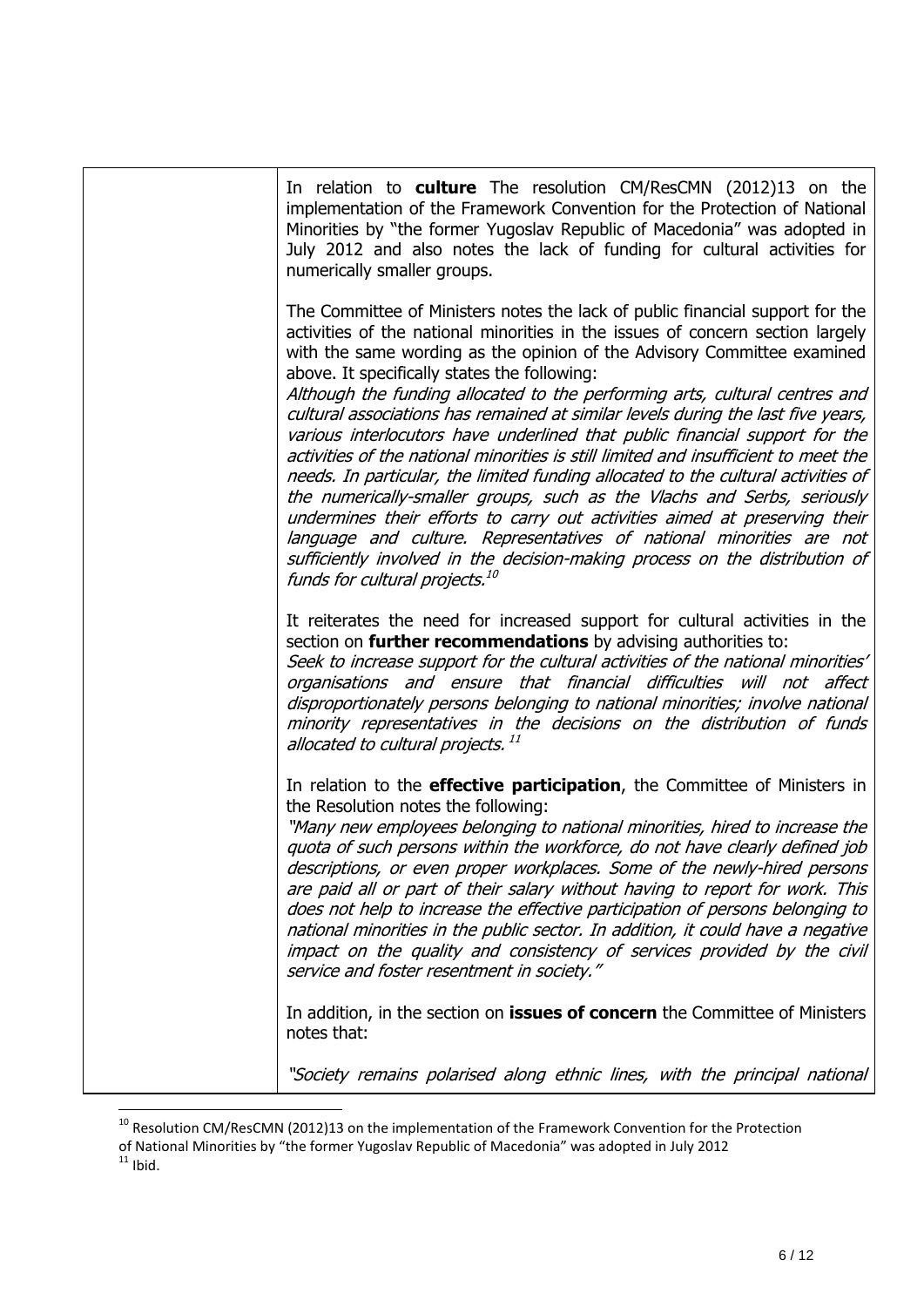|                                                                                                                                         | groups living without significant interaction with each other. Such a parallel<br>co-existence is particularly evident in the education system, the media, the<br>political parties and as regards living areas. There have been instances of<br>interethnic tension caused by lack of dialogue, stereotyping and prejudice." <sup>12</sup>                                                                                                                                                                                                                                                        |
|-----------------------------------------------------------------------------------------------------------------------------------------|----------------------------------------------------------------------------------------------------------------------------------------------------------------------------------------------------------------------------------------------------------------------------------------------------------------------------------------------------------------------------------------------------------------------------------------------------------------------------------------------------------------------------------------------------------------------------------------------------|
|                                                                                                                                         | In the <b>issues for immediate action</b> , the Resolution calls for the<br>authorities to                                                                                                                                                                                                                                                                                                                                                                                                                                                                                                         |
|                                                                                                                                         | "Effectively implement the laws adopted to implement the Ohrid Framework<br>Agreement; create opportunities for interethnic dialogue in all spheres of<br>life, in particular aiming to involve in joint activities children and young<br>people living in ethnically-mixed areas, undertake further measures to<br>promote tolerance, mutual understanding, respect and intercultural<br>dialogue, and further measures to combat prejudice towards persons<br>belonging to national minorities". <sup>13</sup>                                                                                   |
|                                                                                                                                         | The projects dealing with effective participation (Saraj, Tetovo and Centar<br>Zupa) have all provided a remedy to these shortcomings in terms of<br>supporting mechanisms for consultation and participation of communities in<br>public life by engaging key stakeholders such as religious leaders, schools as<br>well as the media. At an overall level, all the small projects have in effect<br>contributed to mutual understanding and intercultural dialogue overcoming<br>the problems of parallel co-existence noted in the issues of concern of the<br>Council of Ministers Resolution. |
| <b>Compliance of the</b><br><b>Small Project</b><br><b>Results with the</b><br>last findings of the<br><b>ECRML/where</b><br>applicable | 1. Which Article(s) of the ECRML relates to the main Project findings?<br>2. Please indicate the relation between the Project's results and the last<br>Committee of Experts' Evaluation Report and the Committee of<br><b>Experts Recommendations.</b>                                                                                                                                                                                                                                                                                                                                            |
| <b>Main</b><br>strategic/legislative<br>and institutional<br>framework dealing<br>with minorities in                                    | What are the main strategies/policies/legislation related with<br>1.<br>minorities<br>The country does not have a single strategy on national minorities, but the<br>protection and advancement of the rights of the communities is enshrined in<br>the Constitution, especially through the amendments that followed the                                                                                                                                                                                                                                                                          |
| beneficiary                                                                                                                             | signing and implementation of the Ohrid Framework Agreement. <sup>14</sup> On the                                                                                                                                                                                                                                                                                                                                                                                                                                                                                                                  |

 $^{12}$  Resolution CM/ResCMN (2012)13 on the implementation of the Framework Convention for the Protection

of National Minorities by "the former Yugoslav Republic of Macedonia"

 $\overline{\phantom{a}}$ 

 $13$  Ibid

<sup>&</sup>lt;sup>14</sup> See Framework Agreement [in Macedonian]

[http://www.siofa.gov.mk/data/file/Ramkoven\\_dogovor\\_mk.pdf](http://www.siofa.gov.mk/data/file/Ramkoven_dogovor_mk.pdf)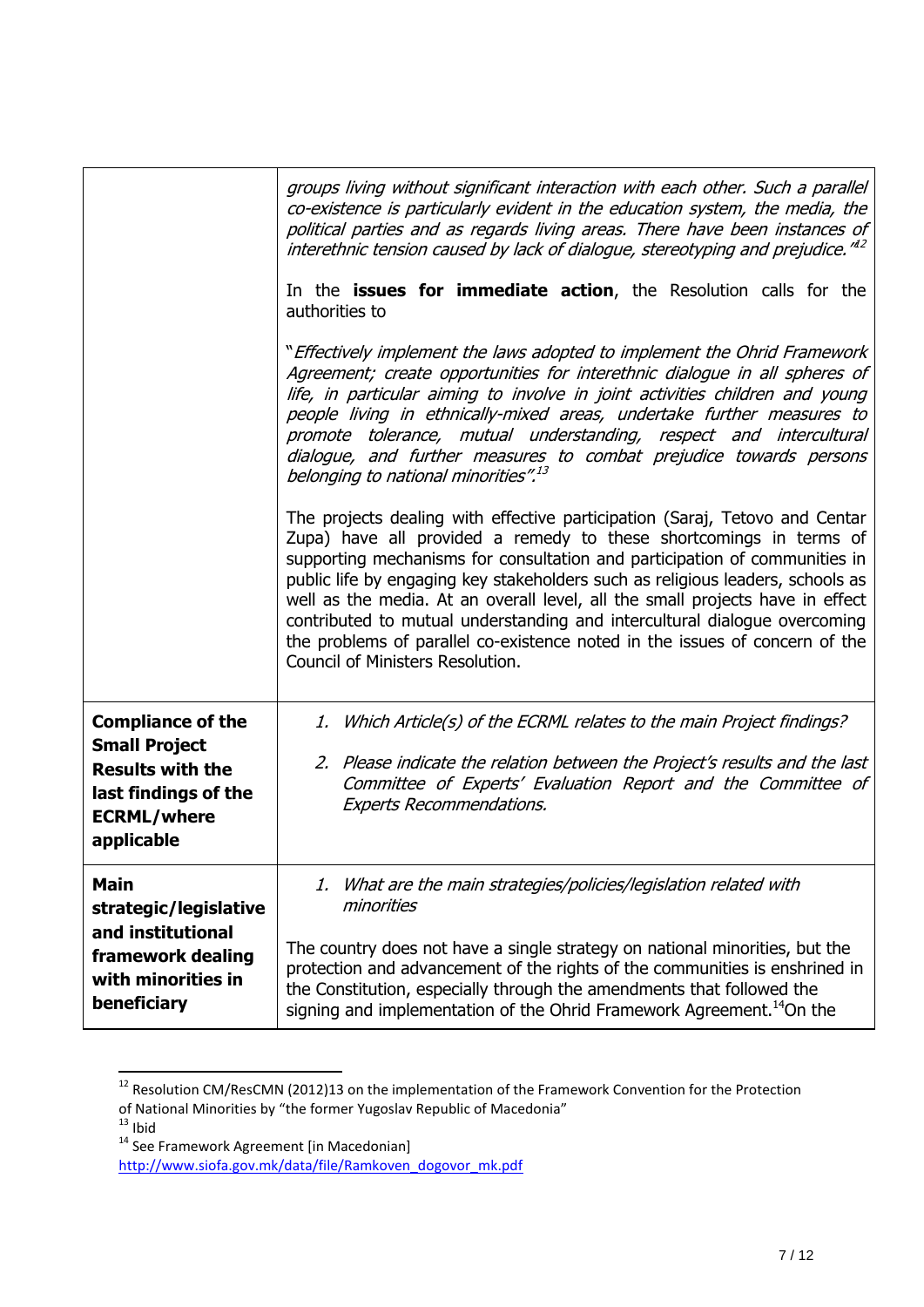|                                                                                                                    | basis of the Ohrid Framework Agreement, the Government in 2007 adopted<br>a Strategy for equal representation, $15$ which operationalises the principle of<br>equitable representation at the local level as well.<br>In addition, the issues related to the communities are further regulated with<br>the Law on the Promotion and Protection of the Rights of the Members of<br>Communities which are Less than 20% of the Population of the Republic of<br>Macedonia (Official Gazette No. 92/2008). This law establishes the agency<br>for the realisation of the rights of the communities.<br>2. What are the main central institutions responsible for minorities<br>The Secretariat for implementation of the Ohrid Framework Agreement in<br>the Government of the Republic of Macedonia.<br>The Agency for Community Rights Realization established with a separate                                                                                                                                                                                                                                                                                                                                                |
|--------------------------------------------------------------------------------------------------------------------|------------------------------------------------------------------------------------------------------------------------------------------------------------------------------------------------------------------------------------------------------------------------------------------------------------------------------------------------------------------------------------------------------------------------------------------------------------------------------------------------------------------------------------------------------------------------------------------------------------------------------------------------------------------------------------------------------------------------------------------------------------------------------------------------------------------------------------------------------------------------------------------------------------------------------------------------------------------------------------------------------------------------------------------------------------------------------------------------------------------------------------------------------------------------------------------------------------------------------|
|                                                                                                                    | law for the protection and promotion of the rights of communities<br>representing less than 20% of the population.                                                                                                                                                                                                                                                                                                                                                                                                                                                                                                                                                                                                                                                                                                                                                                                                                                                                                                                                                                                                                                                                                                           |
| <b>Compliance of the</b><br><b>Small Project</b><br><b>Results with the</b><br>minority policies in<br>beneficiary | How do the Project's results comply with the national legislation<br>and local action plans? The maintenance of good inter-ethnic relations<br>based on the principles of mutual tolerance and respect, equal treatment of<br>all before the law and implementation of the Ohrid Framework Agreement is<br>a priority of the Government of the Republic of Macedonia for the period<br>2011-2015.16                                                                                                                                                                                                                                                                                                                                                                                                                                                                                                                                                                                                                                                                                                                                                                                                                          |
|                                                                                                                    | As to the project results that relate to culture (Staro Nagoricane and<br>Krusevo), with the decentralisation processes that accompanied the<br>implementation of the Ohrid Framework agreement in the country,<br>numerous competences in the field of culture were transferred to the<br>municipalities. The competences of municipalities in the area of culture are<br>governed by the Law on Local Self-Government (Official Gazette No. 5/02).<br>In relation to the issue of culture, under Article 21 of the Law on local self-<br>government, the municipalities independently regulate and perform, within<br>the law, activities of local significance. The municipalities are competent for<br>institutional and financial support of culture institutions and projects,<br>preserving folklore, customs, old crafts and similar cultural values,<br>organizing cultural events and promoting various specific forms of creativity.<br>Hence, the project results directly contribute to the fulfillment of the<br>municipalities' responsibilities.<br>In the national Strategy for equality and non-discrimination on grounds of<br>ethnic belonging, age, mental and physical disability and gender 2012-2015 |

<sup>&</sup>lt;sup>15</sup> See Strategy for equal representation [in Macedonian] at [www.siofa.gov.mk](http://www.siofa.gov.mk/)

 $\overline{a}$ 

 $^{16}$  See Strategic priorities and objectives of the Government of the Republic of Macedonia, available at: <http://vlada.mk/node/260?language=en-gb>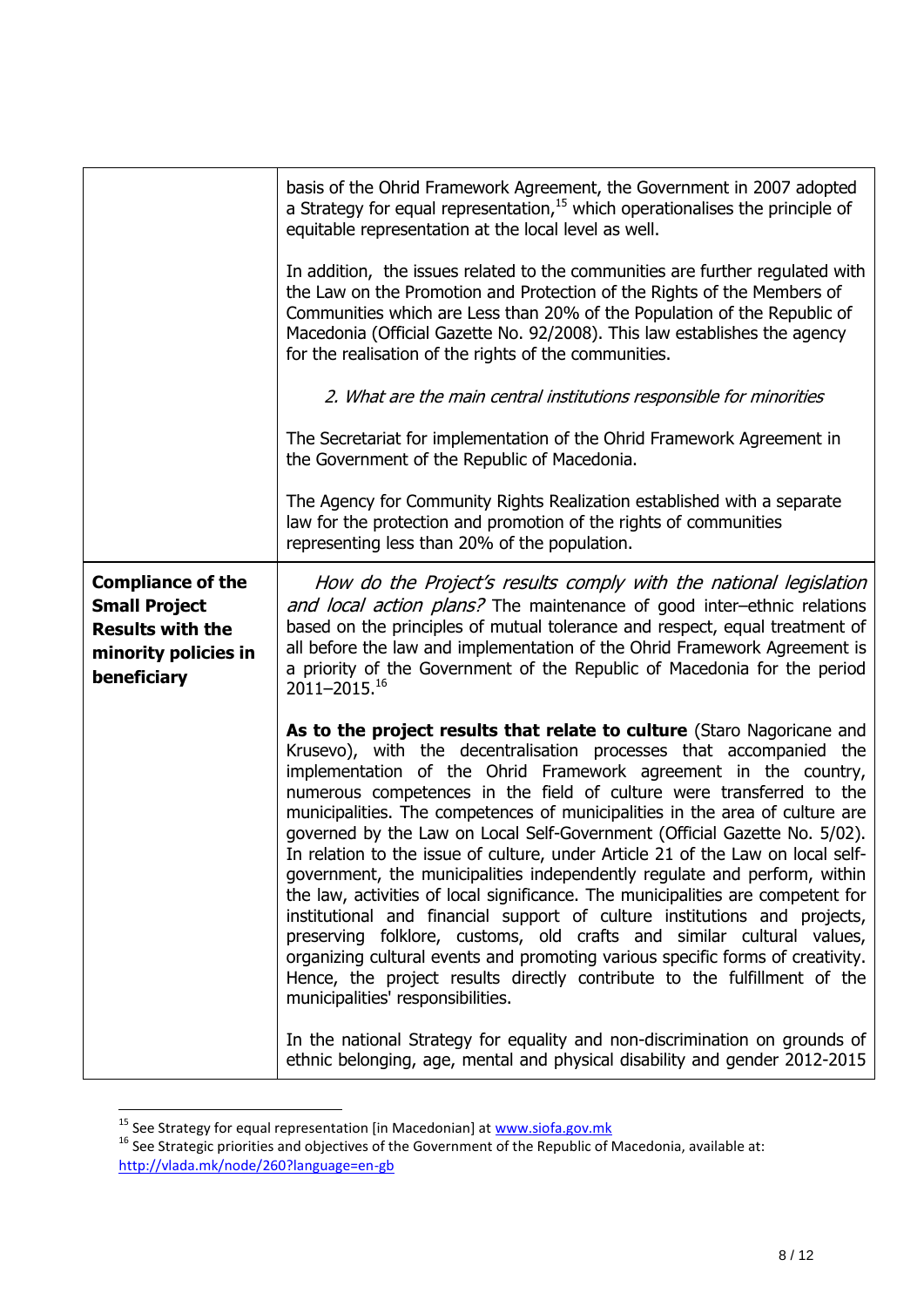| in the specific strategic aims, the first aim is "Advancing of the realisation of<br>the rights of communities which represent less than 20% of the population<br>in the Republic of Macedonia, at the national and local level".<br>In this<br>context, the results of Krusevo and Staro Nagoricane are in the direction of<br>fulfillment of the first the strategic aims of the National strategy for equality,<br>as the most recent strategic document in relation to fighting discrimination<br>on grounds of ethnic belonging in the country.                                                                                                                                                                                                                                                                                                                                                                                                                                                                                                                                                                                                                                                                |
|---------------------------------------------------------------------------------------------------------------------------------------------------------------------------------------------------------------------------------------------------------------------------------------------------------------------------------------------------------------------------------------------------------------------------------------------------------------------------------------------------------------------------------------------------------------------------------------------------------------------------------------------------------------------------------------------------------------------------------------------------------------------------------------------------------------------------------------------------------------------------------------------------------------------------------------------------------------------------------------------------------------------------------------------------------------------------------------------------------------------------------------------------------------------------------------------------------------------|
| The strategic plan for 2013-2015 the Agency for community rights<br>realisation underlines that it has determined the small number of cultural<br>events at which the folklore and other cultural features of the communities<br>are one of the key obstacles that need to be tackled for the full realisation of<br>the rights of the communities. Thus, it has outlined the strategic priority to<br>promote the cultural heritage and cultural achievements of the members of<br>the communities, by supporting traditional and new manifestations, events<br>and initiatives. <sup>17</sup>                                                                                                                                                                                                                                                                                                                                                                                                                                                                                                                                                                                                                     |
| In light of these obligations the project results related advancement of the<br>rights of the Vlach community in Krusevo and the Serb community in Staro<br>Nagoricane are in line with the national legislation and action plans. The<br>project results ranging from the established Vlach room in Krusevo,<br>workshop in Staro Nagoricane, traditional costumes in both municipalities as<br>well as the engagement of the youth are all in line with the national policy<br>on national minorities.                                                                                                                                                                                                                                                                                                                                                                                                                                                                                                                                                                                                                                                                                                            |
| As to the effective participation, (projects Tetovo, Centar Zupa and<br>Saraj), on the basis of the Ohrid Framework Agreement, the Government in<br>2007 adopted a Strategy for equal representation, $18$ which operationalises<br>the principle of equitable representation at the local level as well. The<br>Strategy specifically assigns the responsibility for consultation with the<br>Commissions for inter-community relations on issues related to employment<br>at the local level. The Law on Local Self-Government adopted as part of the<br>OFA (Official Gazette 5/2002) foresees the obligation for representation of<br>the communities in the municipal administration and in the public<br>enterprises established by the municipality.<br>The national Strategy for equality and non-discrimination on grounds of<br>ethnic belonging, age, mental and physical disability and gender 2012-2015<br>establishes that the Commissions for inter community relations are the key<br>bodies competent for issues of equality and non-discrimination at the local<br>level. According to the Strategy for equality,<br>"The objectives of the Commissions for inter-ethnic relations are to develop |

 $\overline{a}$ 

 $^{17}$  See Agency for the realisation of the rights of the communities, Draft Strategic Plan 2013-2015, available at: <http://aopz.gov.mk/materijali/Strateski%20plan%202013-2015.pdf>

<sup>&</sup>lt;sup>18</sup> See Strategy for equal representation [in Macedonian] at [www.siofa.gov.mk](http://www.siofa.gov.mk/)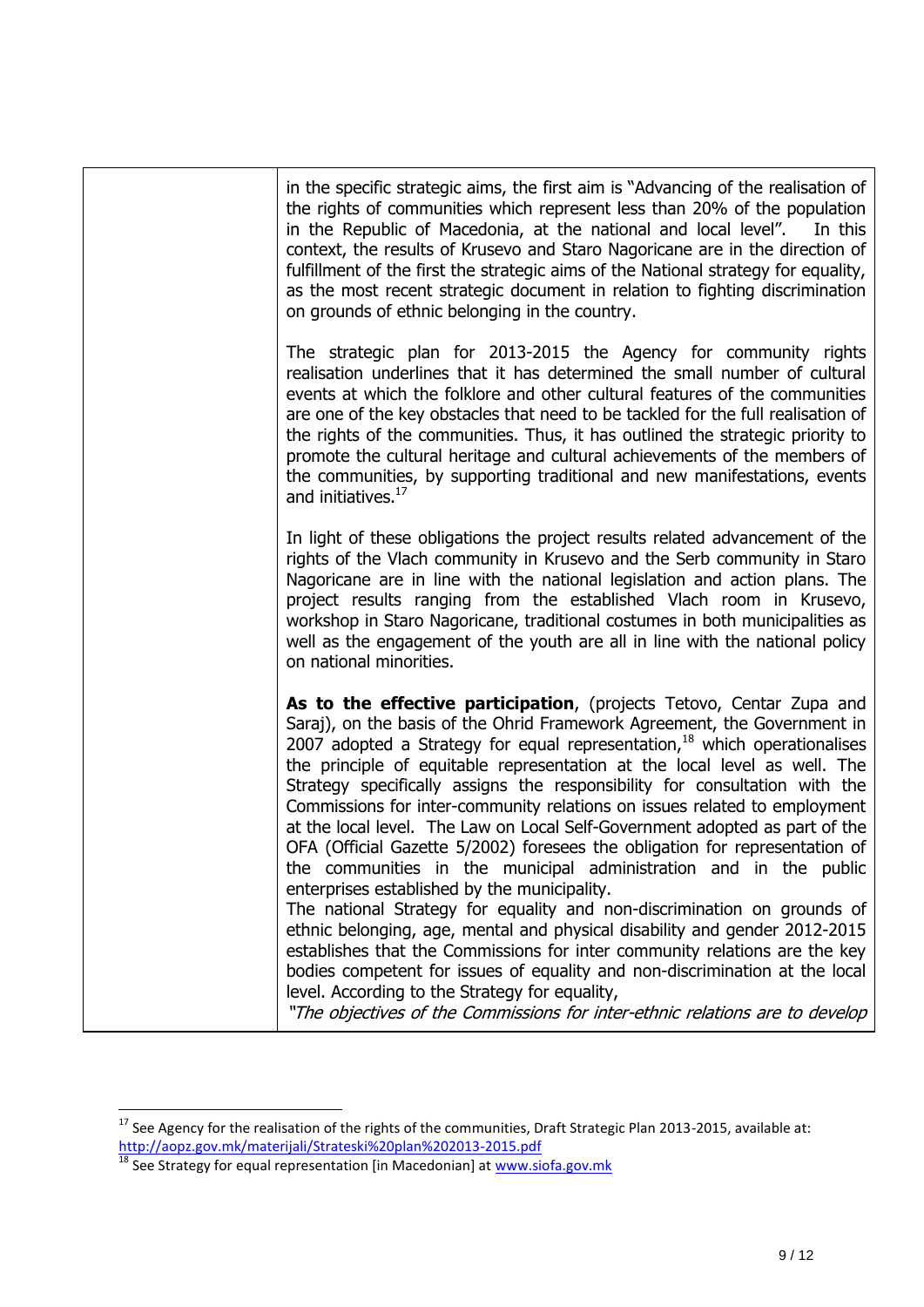|                                         | and improve the relations between the various ethnic communities and to<br>ensure their active participation in the decision making in relation to issues<br>that are on the agenda of the Council and are also of interest to the<br>communities. The Commissions thus play a twofold role in the socio<br>economic context: ensuring institutional dialogue and enabling direct<br>participation of the citizens in the decision making process". <sup>19</sup>                                                                                                                                                                                                                           |
|-----------------------------------------|---------------------------------------------------------------------------------------------------------------------------------------------------------------------------------------------------------------------------------------------------------------------------------------------------------------------------------------------------------------------------------------------------------------------------------------------------------------------------------------------------------------------------------------------------------------------------------------------------------------------------------------------------------------------------------------------|
|                                         | The Strategic Plan of the Agency for the protection of the communities<br>envisages in the course of 2014/2015 to conduct trainings and counsel the<br>local self-government bodies and the Commissions for inter-community<br>relations with respect to the implementation of governmental policies in<br>relation to the rights of the communities. <sup>20</sup>                                                                                                                                                                                                                                                                                                                         |
|                                         | Overall, the results of the three projects dealing with effective participation<br>(Tetovo, Centar Zupa and Saraj) are in line with the major strategic<br>documents at the national level, but foremost through the implementation of<br>the obligations of the Ohrid Framework Agreement.                                                                                                                                                                                                                                                                                                                                                                                                 |
| <b>Policy</b><br><b>Recommendations</b> | 1. Specifically state what should be done, the steps required to<br>implement the recommendations, and the resources needed;<br>2. Indicate the benefits that could be achieved and what problems<br>could be corrected or avoided;<br>3. Indicate the feasibility of the proposed recommendation;                                                                                                                                                                                                                                                                                                                                                                                          |
|                                         | 1. Improving inter-institutional coordination on matters related to the<br>national minorities, including coordination of local authorities and national<br>bodies for promotion of human rights, associations of communities and civil<br>society. With this recommendation, the results of small scale projects could<br>be better promoted at the national level and the national bodies could gain<br>insight from the local level. The recommendation does not necessitate<br>additional resources, except regular coordinating activities and is therefore<br>highly feasible. Resources such as existing consultation bodies at the central<br>and local level can be put into life. |
|                                         | 2. Increasing financial assistance to the associations of communities and/or<br>for the purposes of promotion of the rights of communities. This<br>recommendation could be realised by a) operationalising the Fund in the<br>competence of the Agency for promotion of the rights of communities and<br>b) more balanced distribution of funds in the competence of the Secretariat<br>for the implementation of the Ohrid Framework Agreement. This<br>recommendation necessitates additional financial support and is moderately                                                                                                                                                        |

<sup>&</sup>lt;sup>19</sup> See National Strategy for equality and non-discrimination on grounds of ethnic belonging, age, mental and physical disability 2012-2015 [in Macedonian]

 $\overline{\phantom{a}}$ 

[http://mtsp.gov.mk/WBStorage/Files/strategija\\_ednakvost.doc](http://mtsp.gov.mk/WBStorage/Files/strategija_ednakvost.doc)

 $^{20}$  See Agency for the realisation of the rights of the communities, Draft Strategic Plan 2013-2015, available at: <http://aopz.gov.mk/materijali/Strateski%20plan%202013-2015.pdf>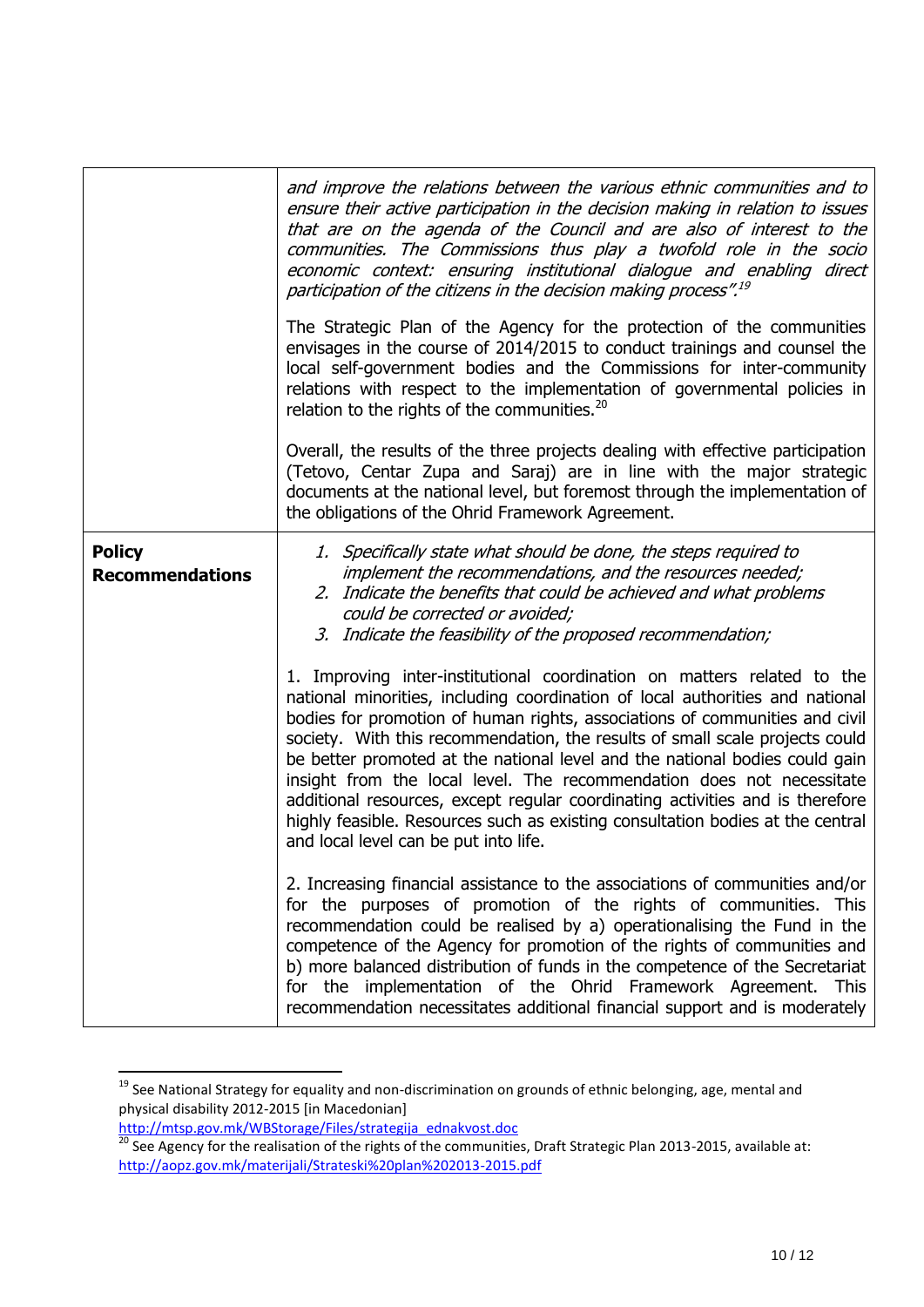| feasible.                                                                                                                                                                                                                                                                                                                                                                                                                                                                                                                                                   |
|-------------------------------------------------------------------------------------------------------------------------------------------------------------------------------------------------------------------------------------------------------------------------------------------------------------------------------------------------------------------------------------------------------------------------------------------------------------------------------------------------------------------------------------------------------------|
| 3) Advancing the consultation process at the local level through ensuring<br>continuity and professionalisation in the work of the Commissions for inter-<br>community relations. This recommendation necessitates a legislative change<br>of the Law on local self-government for the specification of the selection of<br>members of the Commissions for inter-community relations, necessitates<br>resources for supporting the work of these bodies and is moderately<br>feasible.                                                                      |
| 1. Make a formal recommendations that best support the main Projects'<br>results,<br>Local authorities should:                                                                                                                                                                                                                                                                                                                                                                                                                                              |
| Raise the capacity of the municipality staff for implementing projects,<br>$\bullet$<br>outreach as well as profesionalisation of staff for sustainability of results<br>Build partnerships with media and specific journalists for working on<br>٠<br>issues relating to the national minorities<br>Increase the transparency in the allocation of funds from municipalities<br>٠<br>to CSOs for building trust among the communities                                                                                                                      |
| National authorities should:                                                                                                                                                                                                                                                                                                                                                                                                                                                                                                                                |
| Increase the allocation of funds to the communities, especially for<br>$\bullet$<br>culture at the national level through:<br>More balanced distribution of funds for the communities from<br>$\circ$<br>Secretariat for the implementation of the Ohrid Framework<br>Agreement<br>Allocating finances to the formally established Fund for<br>$\circ$<br>supporting the cultural activities of the smaller communities at<br>the disposal of the Agency.                                                                                                   |
| National and local authorities should:<br>Engage with a wide set of stakeholders including community<br>$\bullet$<br>representatives, religious leaders, community organisations is crucial for<br>the success of any project aimed at advancing the position of non-<br>majority communities<br>Support effective participation of civil society in the implementation of<br>٠<br>the projects is needed in order to avoid the instrumentalisation of their<br>input and effort<br>Improve the cooperation between national bodies for promotion of rights |
|                                                                                                                                                                                                                                                                                                                                                                                                                                                                                                                                                             |